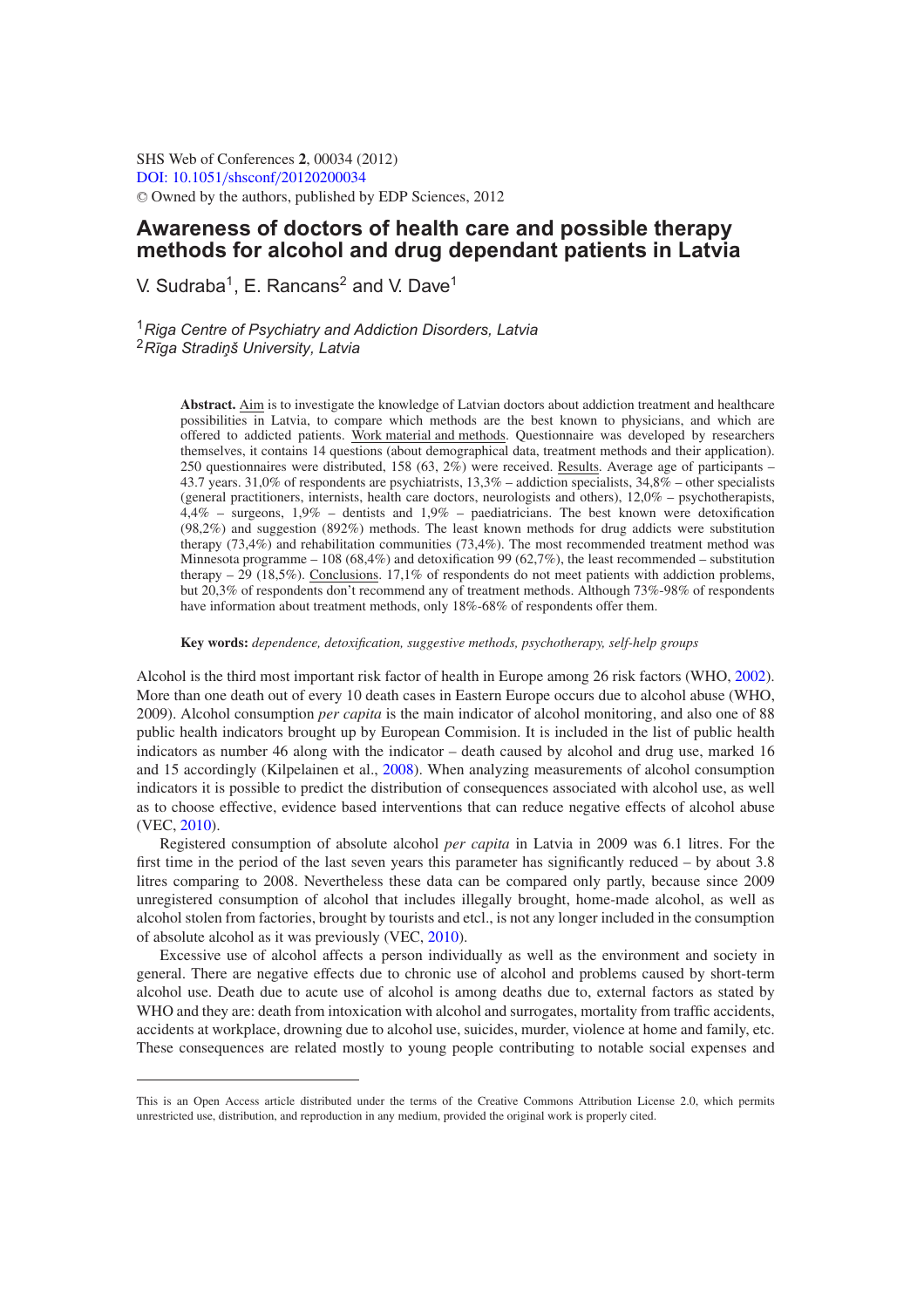#### SHS Web of Conferences

high loss of years of life (WHO, [2000\)](#page-4-1). Very important indicators that show consequences of long term alcohol use are illnesses of liver (cirrhosis) and mortality due to these illnesses, as well as mental health disorders related to alcohol abuse (alcohol intoxication, addiction and alcohol psychosis). Use of alcohol increases morbidity and mortality from other disorders that are directly related to alcohol use – alcohol pancreatitis, hepatitis, alcohol epilepsy and polyneuropathia, alcohol myelopathia, etc. (VEC, [2010\)](#page-4-2).

The substance abuse causes negative consequences in patient's health: induce problems in patient's thinking process, behaviour, emotional lability, and sleep disturbances, problems in digestive and cardiovascular (Osis,  $2006$ ; Фридман et al.,  $2000$ ).

Drug use is one of the main causes of mortality for young people. According to the data collected by Latvian Centre of Infectology there were 4614 cases (204 on 100.000) of HIV infections registered in 2009. In the stage of AIDS there were 826 persons registered. During the above mentioned period of time there were 859 death cases registered in persons who had been living with HIV. HIV prevalence in Latvia is high when comparing HIV prevalence in Europe. Drug abuse increases the risk of concomitant virus hepatitis B, hepatitis C, tuberculosis, different mental health disorders. Overdosing of drugs may lead to death (VEC, EMCDAA, [2010\)](#page-4-2).

Addiction specialists, psychiatrists, general practitioners and other specialists have patients with health problems, caused by alcohol and drug addiction. It is important, that patient with substance use disorders, comes to addiction specialist in time. On one hand, the problem is that very often other specialists help the patient to lessen the symptoms of abuse at once, and don't ask addiction specialist to consult the patient. On the other hand, the problem is that patients themselves don't assume, that their addiction is a disease, and therefore don't seek professional help, but go to "extrasenses", "healers", "wizards", etc.

Several treatment methods exist in Latvia. Those are detoxification, relapse prevention methods (applying suggestive therapy and sensibilizing drugs – like "ampoule", "coding", "torpedo") and psychotherapeutically oriented methods (motivation, Minnesota model program, rehabilitation communities for drug addicts).

Research on the awareness of doctors about available treatment methods for patients with addiction disorders has not been done in Latvia before.

#### **Aim**

To investigate the knowledge of Latvian doctors about addiction treatment and healthcare possibilities in Latvia, to compare which methods are the best known to physicians, and which are offered to addicted patients.

#### **Work material and methods**

In the investigation selected respondents were enquired. Questionnaire containing 14 questions (about demographical data, treatment methods and their application) was used. It was developed by researchers themselves. Primary data processing was performed and questionnaires were analyzed by means of SPSS 14.0 program. Analysis was performed using methods of statistical data analysis (descriptive method).

#### **Results**

250 questionnaires were distributed, 158 (63,2%) were received. Age of participants was from 27 to 74 years, average age – 43.7 years, that means they are specialists with enough experience of life and professionallye. Percentage of respondents between different specialities is showed in Figure [1.](#page-2-0) 31,0% of respondents are psychiatrists, 13,3% – addiction specialists, 34,8% – other specialists (general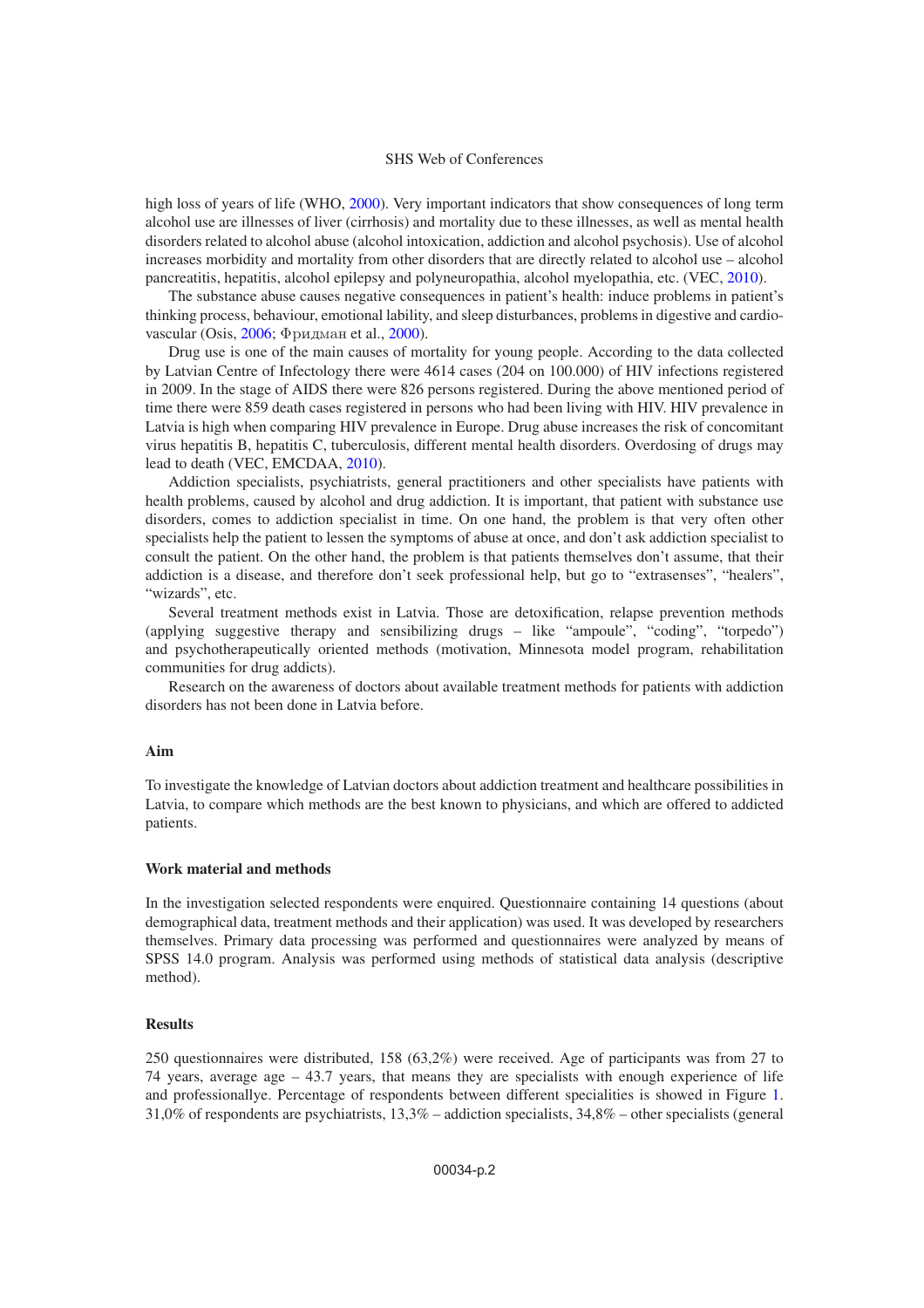

<span id="page-2-0"></span>

<span id="page-2-1"></span>**Figure 1.** Percentage of respondents in different specialities.



**Figure 2.** Awareness of respondents about treatment possibilities and recommending the possibilities to patients.

practitioners, internists, health care doctors, neurologists and others), 12,0% – psychotherapists, 4,4% – surgeons, 1,9% – dentists and 1,9% – paediatricians.

Professional workplace location – the biggest part of respondents work in Riga and district of Riga (60, 8%), 131 (82, 9%) respondents see several alcohol dependant patients every day. 85 (53, 8%) respondents – drug dependant ones, 27 (17, 1%) specialists do not have. All the respondents were informed about the methods of addiction treatment (Figure [2\)](#page-2-1).

The best known were detoxification (98,2%) and suggestion (89,2%) methods. The least known methods for drug addicts were substitution therapy (73,4%) and rehabilitation communities (73,4%). 138 (87,3%) respondents were informed about psychotherapeutic treatment in Minnesota programme. The most recommended treatment method was Minnesota programme – 108 (68, 4%) and detoxification 99 (62, 7%), the least recommended – substitution therapy – 29 (18,5%). When asked which methods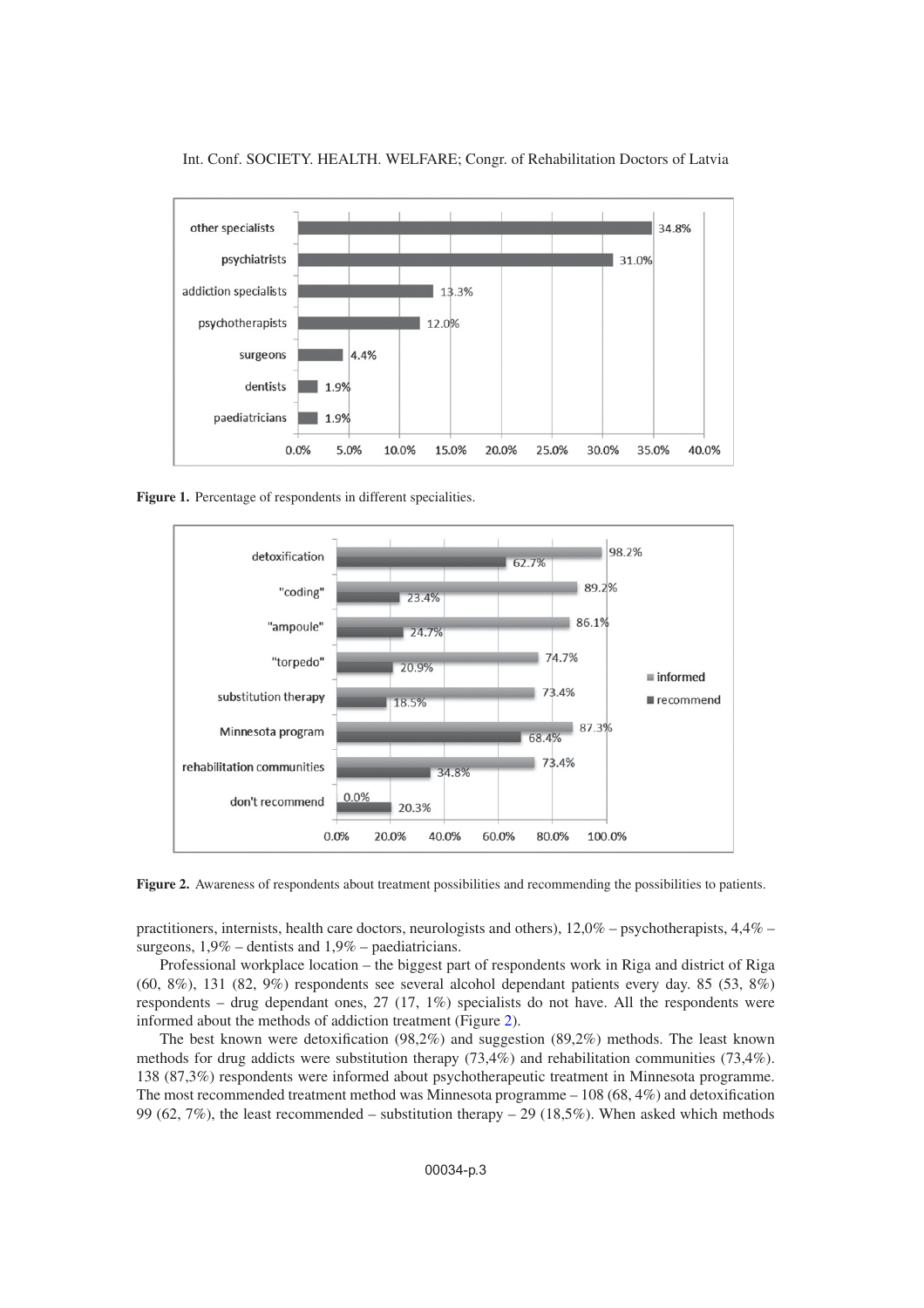

<span id="page-3-0"></span>

**Figure 3.** Used methods of dependence treatment by respondents in their practice.

of dependence treatment doctors use in their practice,  $65 \ (41,1\%)$  answered they use detoxification, suggestive methods use 21,5%, substitution therapy and Minnesota program – by 7,0%, rehabilitation communities – 2,5%, but 83 (52,5%) doctors do not practice any dependence treatment method (Figure [3\)](#page-3-0).

57,7% of respondents were informed about AA (Alcoholics Anonymous) self-help groups at their workplace region,  $22.2\%$  – were informed about NA (Narcotics Anonymous),  $13.3\%$  – about GA (Gamblers Anonymous) groups, 38,6% of respondents did not know if such groups do exist, but 6,3% – think that there are no such groups at their workplace region, also specialists working in Riga and Riga region. Nevertheless 116 (73,4%) doctors recommend patients to go to self-help groups.

### **Conclusions**

1. The inquired doctors in Latvia are well informed about dependence treatment methods. 2. Most of respondents recommend Minnesota program for patients with substance abuse and gambling. It can be seen, that doctors understand addictions as bio-psycho-social diseases. 3. Doctors recommend detoxification most frequently, probably, because they use this method in their practice by themselves. 4. Substitution therapy was offered least frequently by other specialists, as it is a specific method. 5. 20,3% of doctors don't offer any method of dependence treatment help to dependant patients. 6. 17,1% of respondents do not meet patients with addiction problems, but 20,3% of respondents don't recommend any of treatment methods. 7. Although 73%-98% of respondents have information about treatment methods, only 18%-68% of respondents offer them. 8. Although 38,6% of respondents don't know, if there is a self-help group in their workplace region, and 6,3% think that there is none, nevertheless 73,4% of respondents offer to attend a self-help group.

It is necessary to continue the research, inquiring greater number of psychiatrists, addiction specialists, general practitioners and other specialities, who get in touch with dependant patients. It is important to determine in details the awareness of doctors of health care and possible therapy methods for dependant patients in Latvia. Aim is to improve the treatment for our patients by improving physician's awareness.

It is important to investigate which speciality doctors are less informed about the treatment possibilities and according to the gained data develop educational programs addressing explanation